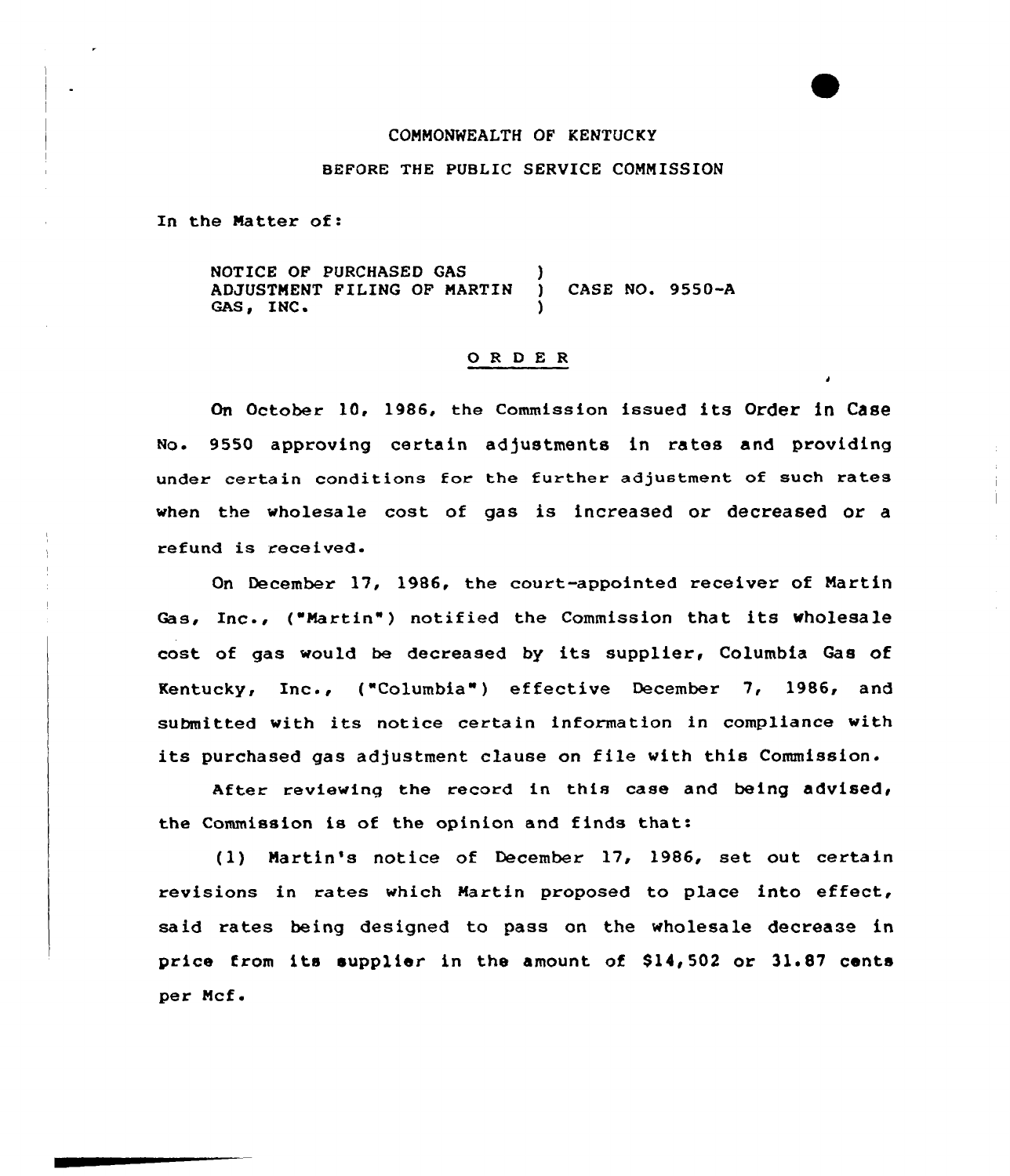{2) Martin's wholesale cost of gas was decreased by Columbia effective December 7, 1986.

{3) Martin should report to the Commission any excess revenues collected during the period from December 7, 1986, to the date the proposed rates are implemented, along with a plan to refund any excess collections to its customers.

{4) Martin's proposed adjustment in rates under the purchased gas adjustment provisions approved by the Commission in its order in case No. 9550 dated october 10, 1986, is fair, just and reasonable and in the public interest and should be effective with gas supplied on and after December 7, 1986.

IT IS THEREFORE ORDERED that:

{1) The rates in the Appendix to this Order be and they hereby are authorized effective with gas supplied on and after December 7, 1986.

{2) Within 30 days of this Order Martin shall report to the Commission any excess revenues collected during the period from December 7, 1986, to the date the proposed rates are implemented, along with a plan to refund any excess collections.

{3) within 30 days of the date of this Order Martin shall file with this Commission its revised tariffs setting out the rates authorised herein-

 $-2-$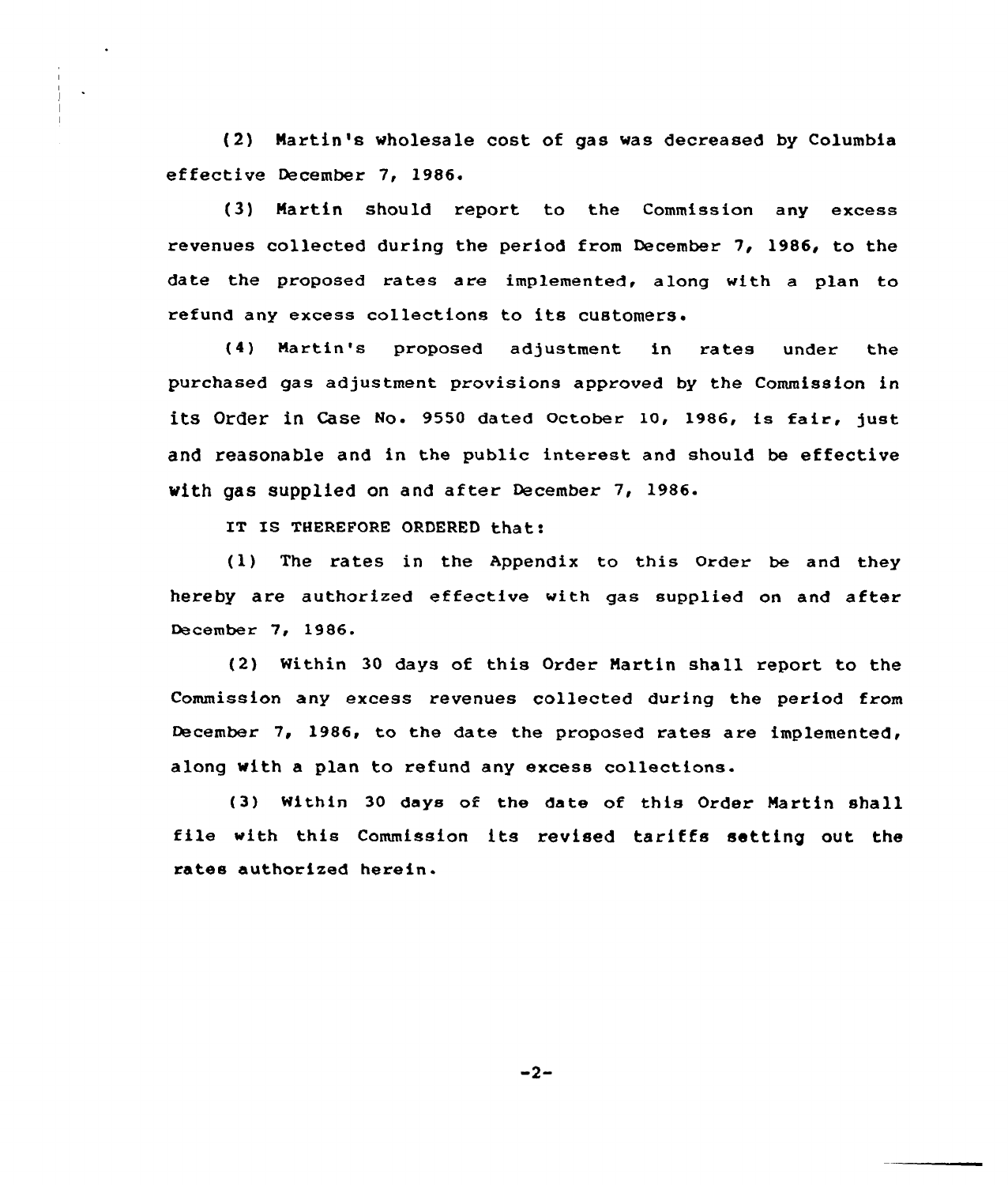Done at Frankfort, Kentucky, this 5th day of January, 1987.

PUBLIC SERVICE COMMISSION

ald. Heme بمرسد Chairman  $\blacksquare$ Vice Chairman

ne Villellains

ATTEST:

Executive Director